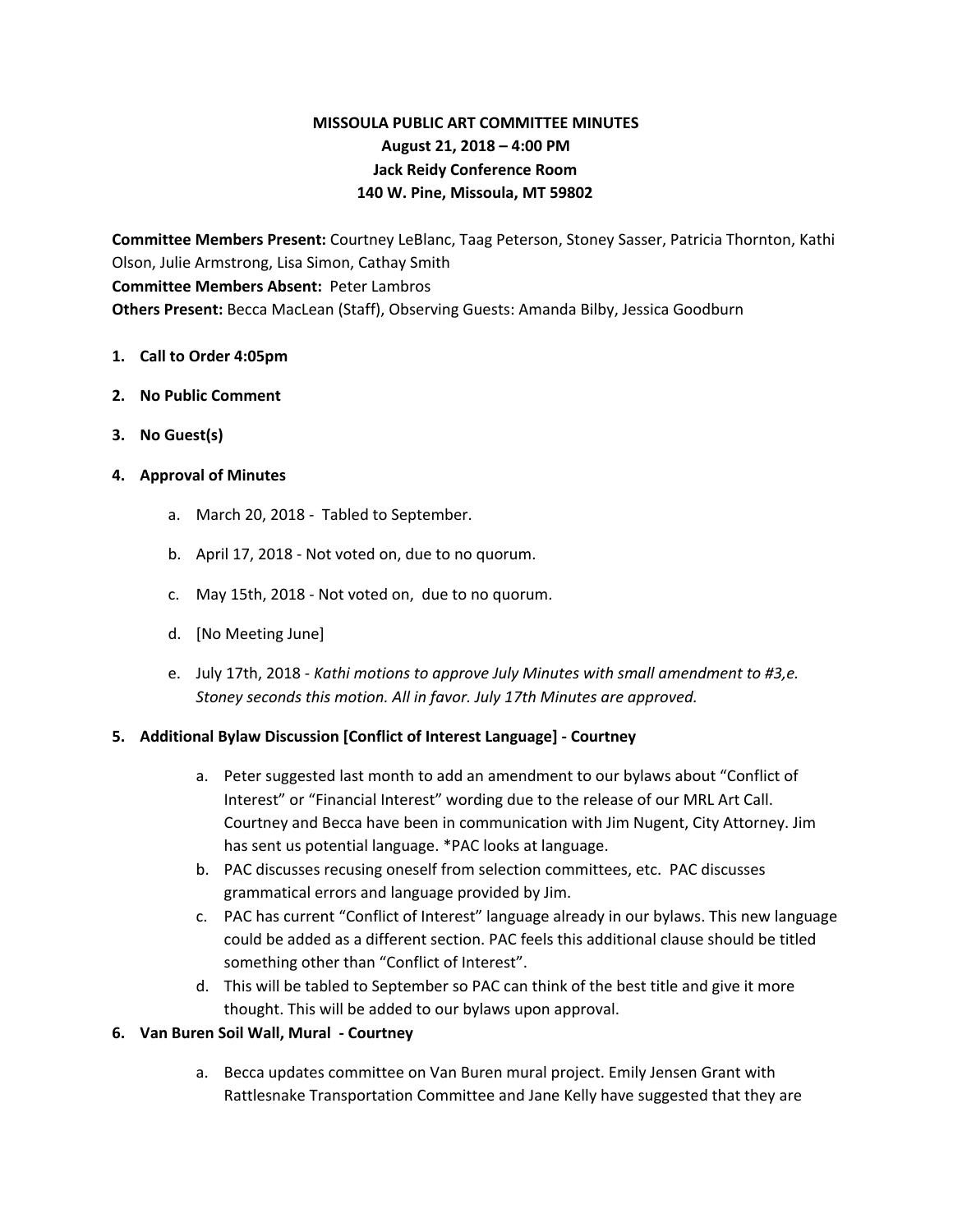interested in applying for this neighborhood grant to work on a mural project for the Van Buren Soil Wall. This conversation was brought to fruition by the Transportation Department.

- b. \*PAC discusses past conversations regarding this wall.
- c. Courtney asks if anyone would be interested in pursuing this? Is there a way that the Soil Wall and Greetings Missoula Mural efforts could be combined? Kathi can contact Neighborhoods about this project. Patricia would also be willing to help.

# **7. Greetings from Missoula, Mural - Becca**

- a. Becca explains Greetings from Missoula National Mural project.
- b. Becca asks PAC's thoughts on how to approach the infrastructure/process of mural inquiries. Kathi suggest looking back through old minutes to see who has contacted us about murals to log those wall locations. Greetings Missoula has listed 5 potential locations.
- c. Kathi suggests arranging a conference call with Kathi, Patricia, Stoney & Greetings Missoula for more information.
- d. Julie suggests Becca search from mural spots and pin on Google Maps to create mural database of sorts as we currently have no official documentation of city buildings or spaces with interest in murals.
- e. Kathi reminds PAC that there is a difference between publicly owned public spaces and privately owned public spaces.
- f. Becca asks about the PAC's ability to help with murals. Kathi explains that if a building owner/individual/group approaches us with mural interest, the PAC then decides if that is something we want to pursue (either by raising funds or helping guide people). PAC could potentially help with funding. The PAC will review requests and see how they can best support or guide people in their endeavour.
- g. Becca and PAC can be working on creating a mural database and finding potential funding avenues as well. This way, if Becca is approached with a question there is an infrastructure in place. Cathay suggests emailing Downtown Association to reach out to businesses to see if they are interested in a mural for future reference.

## **8. New Parks, Percent for Art Projects - Courtney**

- a. Courtney and Becca met with Scott Paasch at City Finance. We have a few Percent for Art projects coming our way. One is the refurbished Catlin Police Facility Building. Courtney has reached out to Dale Bickell to set up a meeting and is waiting to hear back. This is a Capital Improvement Project that will go into our 1.5% for art.
- b. There are also a few new parks being built. Courtney has been in touch with Ryan Applegate with Parks & Rec. He has informed us that these parks are donation based. Becca and Courtney are working on getting in touch with Scott Paasch regarding this to confirm.
- c. \*Continued discussion on City Funding and the Public Art Fund.
- **9. Traffic Signal Box Update - Kathi**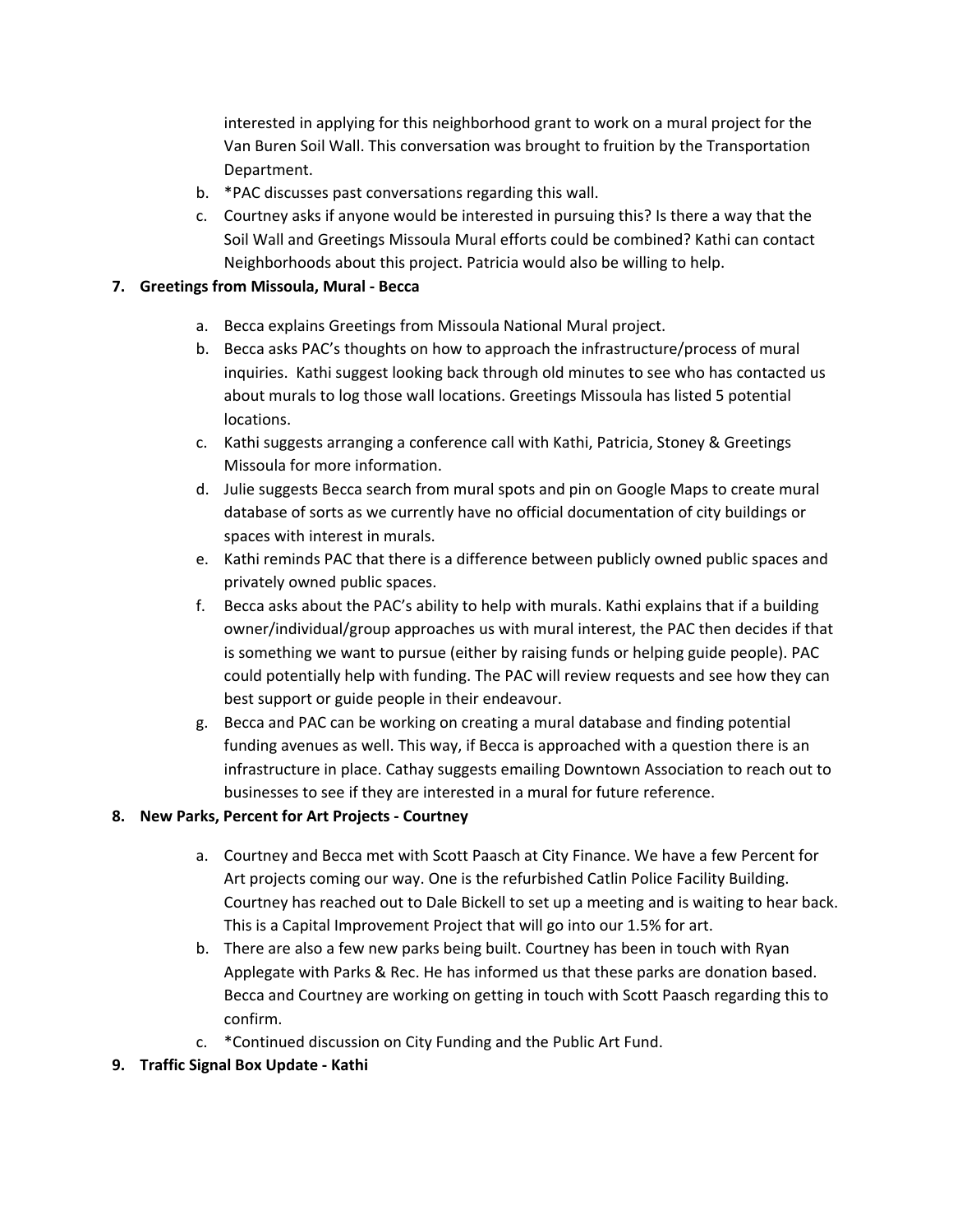- a. TSB submissions are due Friday, August 31st. We had 6 people attend the informational meeting. \*Info meeting minutes are distributed. The Selection Committee meeting in order to choose boxes is scheduled to be between September 4th-6th. Committee determines tentatively Tuesday, September 4th, 3-5pm is a good selection committee time. Additional stakeholders are invited to selection committee meeting including funders, neighborhoods, highway department, city engineering, police department, etc.
- b. Becca will get info from Kathi to send to our Selection Committee to schedule a meeting.
- c. There are 4 new boxes, and 1 being re-done.
- d. \*Becca email PAC Submittable login information.

### **10. Sunday Streets Missoula - Courtney**

- a. Sunday Streets is September 9th, 12-4pm, downtown. Kathi explains what PAC has done in years past. \*PAC discusses project ideas.
- b. Becca will call Sunday Streets and see if they are still taking submissions. Becca will apply for PAC and send PAC a doodle poll to gauge availability.

### **11. UofM Pilot Program Fall 2018 - Becca**

a. Becca has been in touch with Kevin Bell to gauge interest for the Fall show. Kevin and UofM School of Art is on board. Becca will set a meeting with Kevin and any interested PAC members in September to get the ball rolling. Our paperwork from last year indicates that close to November submissions are due. Stoney is happy to be involved. Becca will see/ask if a PAC subcommittee is necessary when speaking with Kevin.

### **12. Lighting for Perseverance & Passage Update- Taag**

a. Taag gives new members an update on the past progress with lighting the Silver Park piece. Taag says they are now trying to tap into the trail lighting and go with a single color option. MRA has given us \$25,000 towards lighting Passage and Perseverance. Taag is in progress with getting in touch with Parks, etc. to move forward with this. The project is still viable and updates are to come.

### **13. New Park, Parking Space Annual Art Project - Julie**

a. Julie says the parking commission is on board for this project. No progress has been made. Julie thinks it might be a good idea to coordinate this effort with the ZACC's new building launch and work with Kia.

### **14. Kickstarter Fundraising Effort - Kathi**

- a. Tabled to next month.
- b. There was a fundraising letter worked on a while ago to raise money for a general fund. Kathi reminds PAC that people prefer to give money to a specific purpose or project. \*Discussion on line items for maintenance and administration in our PAC budget.

### **15. Yearly Goals Discussion [Catalog & Condition Reporting] - Courtney**

a. Fundraising is a yearly goal we would like to work on. Fundraising idea avenues include: social media, kickstarter effort, participate in Missoula Gives, Amazon Smiles, holiday campaign, parking spot campaign, etc.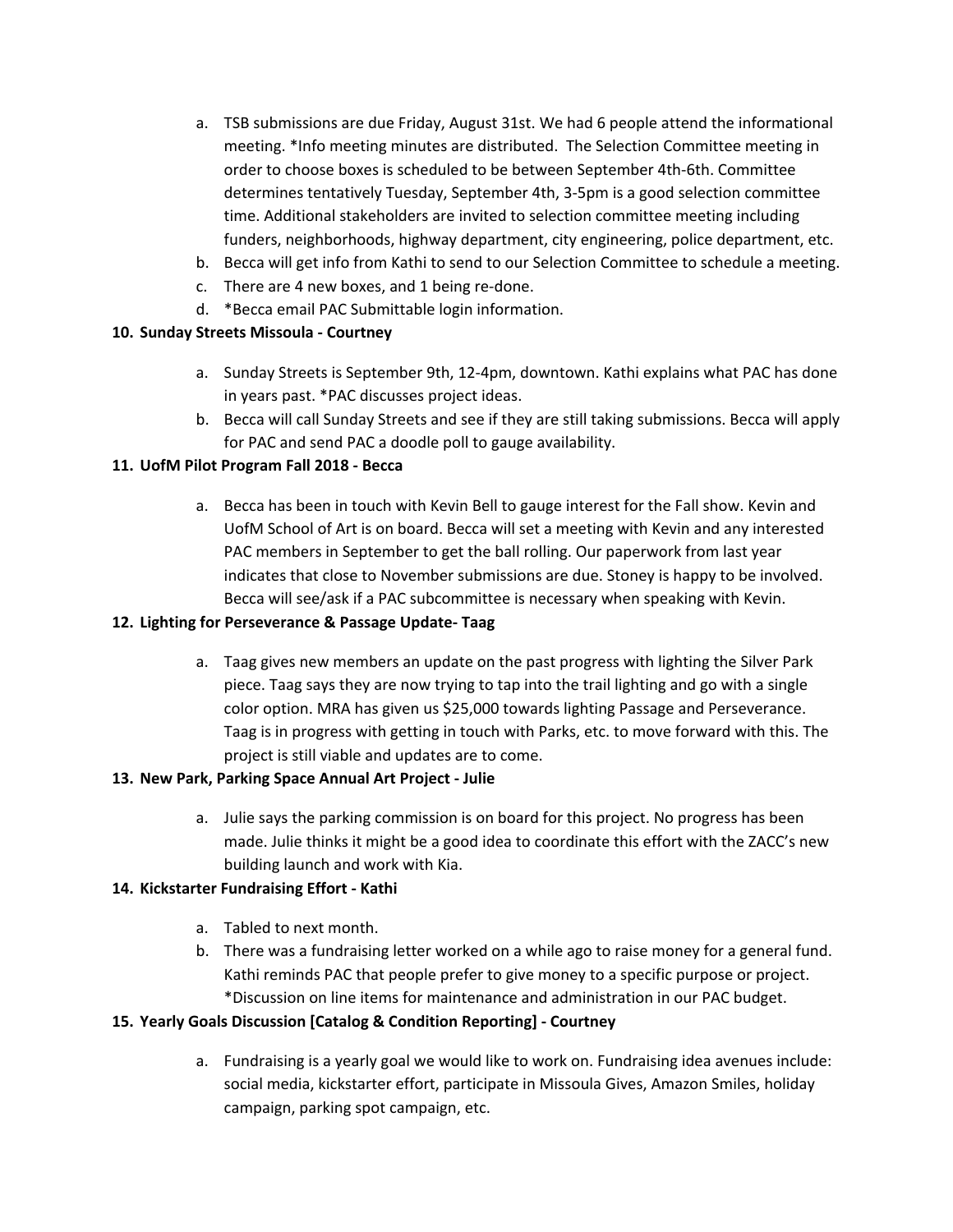b. PAC will plan to have a January Yearly Goal Committee meeting. We could potentially have a meeting in October for fundraising specifically. \*Becca move yearly goals up top on our September agenda.

### **16. Becca Updates**

- a. Becca brings up the email from the Idaho artist. PAC suggest Becca reply and say: Thank you very much for your submission. We will add your name to our database so we can keep you in the loop. Please feel free to apply with a piece that is within our budget.
- b. MRL art call discussed timeframe discussed.

## 17. **Announcements, News, or Upcoming Events**

- a. Everyone take Public Art Guides!
- b. Monday Night is the opening for the new MAM crosswalk.

## 18. **No Comments**

## **19. Adjournment 5:49pm**

**The City makes reasonable accommodations for any known disability that may interfere with a person's ability to participate in this meeting. People needing assistance should provide advanced notice to allow adequate time to make needed arrangements. Please call Heidi Bakula at (406) 552-6003 or write her at Mayor's office, 435 Ryman, Missoula, MT 59802 to make the request known.**

## **STRATEGIC PLANNING GOALS 2017-2019**

**Mission: The Public Art Committee affirms the city's role as an advocate to public art, fosters and enriches the aesthetic of the City of Missoula, values and promotes the contributions of artists to the community and furthers the objectives of Missoula City Ordinance 3221.**

**Vision: The Public Art Committee envisions a community where art and artists are valued, and where** public art is integrated into the fabric of our place, and enhances the quality of life of its citizens.

### **YEAR 1-2017**

## **Outreach and Awareness**

- A. Create monthly marketing PSAs
- B. Improve website
- C. Begin public art education for artists
- D. Make quarterly reports to council
- E. Establish a more formal connection to U of M art department
- F. Engage in community feedback

### **Governance**

- A. Actively invite native representation onto committee
- B. Bring accounting and professional reporting to council
- C. Create annual planning and follow plan
- D. Create a catalogue and condition report
- E. Intentional use of staff and chair time

### **Quality**

A. Increase art call submissions

### **Fundraising and Project Development**